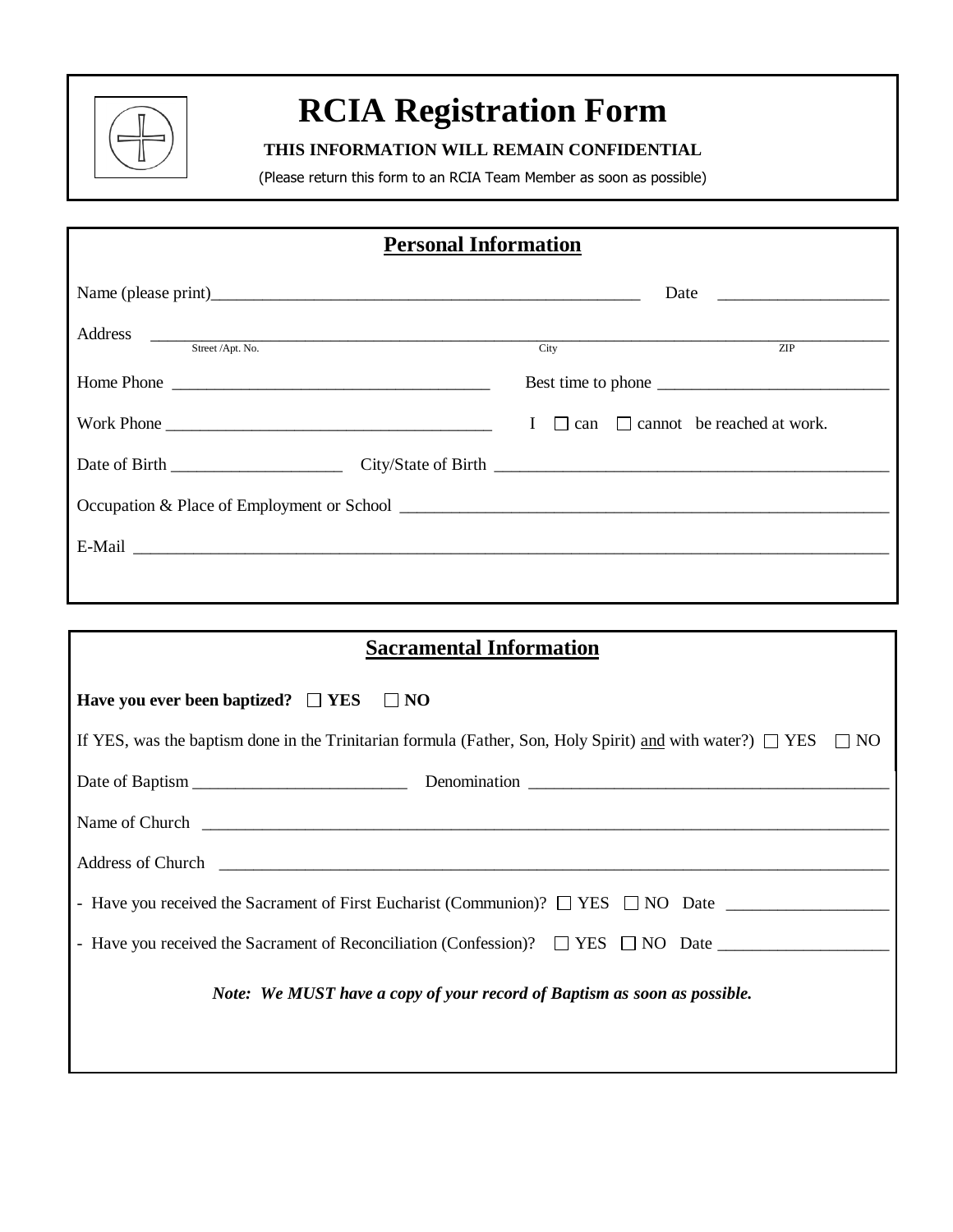### **Sponsor Information**

A Sponsor plays a very important role in the journey of someone interested in becoming Catholic. A Sponsor is a practicing Catholic in good standing with the Church, who accompanies the catechumen or candidate during the rites and period of election, initiation and mystagogy. **A Sponsor must be willing to participate in all RCIA sessions and sponsored activities.** 

#### **Please check one of the following three items:**

- $\Box$  I have a sponsor Name & their relationship to you  $\Box$
- $\Box$  I don't know if I need a sponsor (please speak to a team member about this)
- $\Box$  I will need a sponsor If you need a Sponsor and do not know of anyone who might want to act as one, we will provide one for you from our parish community.

**YOUR SPONSOR MUST BE WILLING TO BE WITH YOU AT CLASS, MASS & ALL RCIA EVENTS**

|    | <b>Your Objective</b>                                                                                                                             |
|----|---------------------------------------------------------------------------------------------------------------------------------------------------|
| 1. | What brought you to this gathering to inquire about Jesus Christ and the Catholic Church? What do you hope to<br>gain from this experience?       |
| 2. | What have been your religious experiences/exposure up to this point? i.e. attending church, bible study, none, don't<br>know much about God, etc. |
| 3. | Which statement(s) best characterize you at this time?                                                                                            |
|    | I definitely want to become a Catholic.                                                                                                           |
|    | I think I might want to become Catholic.                                                                                                          |
|    | I am just looking right now; I'm not sure where I'm being led.                                                                                    |
|    | I do not want to become Catholic; I'm just interested in learning about Jesus and the Church.                                                     |
|    | I am baptized Catholic but need Eucharist and Confirmation.                                                                                       |
|    | I am baptized Catholic but need Confirmation.                                                                                                     |
|    | I am Catholic and I am just here to learn more (does not need Eucharist or Confirmation).                                                         |
|    | 3. Describe any special needs or concerns you may have.                                                                                           |